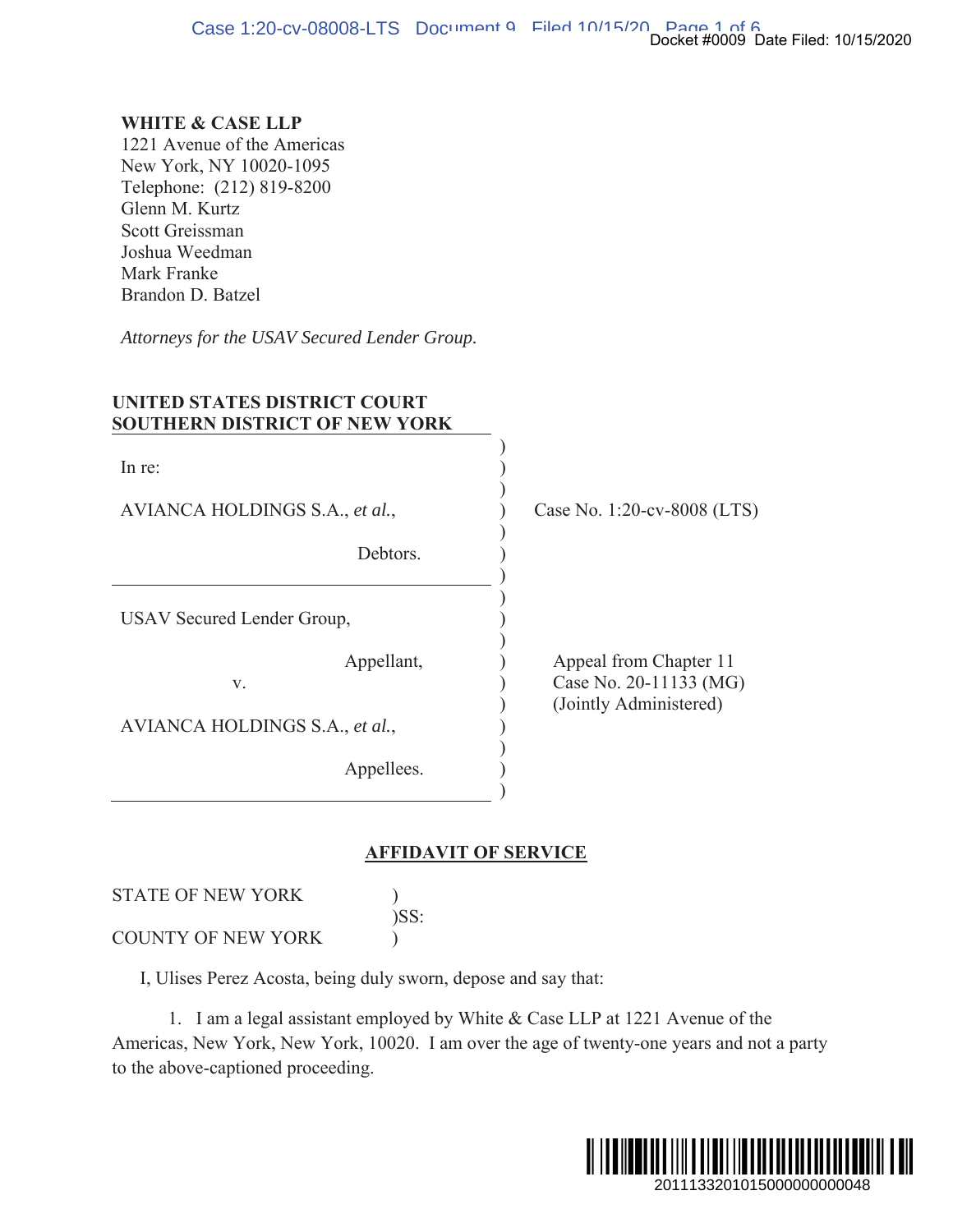2. On October 14, 2020, I caused true and correct copies of the following documents, which were electronically filed with the Clerk of the Court using the CM/ECF system, to be served, on behalf of the USAV Secured Lender Group, on the service list attached hereto as Exhibit A, via electronic mail.

- Docket Entry 5 Notice of Emergency Motion for Stay Pending Appeal, or in the Alternative to Expedite Appeals, and Request to Consolidate Appeals
- Docket Entry 6 Memorandum of Law in Support of Emergency Motion for Stay Pending Appeal, or in the Alternative to Expedite Appeals, and Request to Consolidate Appeals
- Docket Entry 7 Declaration of Joshua D. Weedman in Support of Appellant's Emergency Motion for Stay Pending Appeal, or in the Alternative to Expedite Appeals, and Request to Consolidate Appeals

3. On October 14, 2020. I caused true and correct copies of the following documents, which were electronically filed with the Clerk of the Court using the CM/ECF system, to be served, on behalf of the USAV Secured Lender Group, on the service list attached hereto as Exhibit B, via First Class Mail.

- Docket Entry 5 Notice of Emergency Motion for Stay Pending Appeal, or in the Alternative to Expedite Appeals, and Request to Consolidate Appeals
- Docket Entry 6 Memorandum of Law in Support of Emergency Motion for Stay Pending Appeal, or in the Alternative to Expedite Appeals, and Request to Consolidate Appeals
- Docket Entry 7 Declaration of Joshua D. Weedman in Support of Appellant's Emergency Motion for Stay Pending Appeal, or in the Alternative to Expedite Appeals, and Request to Consolidate Appeals

Dated: October 15, 2020 New York, New York

Ulises Perez Acosta

Sworn to and subscribed before me this 15<sup>th</sup> day of October, 2020, by Ulises Perez Acosta, who is personally known to me.

raisines 5- Derlopen

**MARINA S. DOLGOVA** Notary Public, State of New York ......No. 01DO6386984 Qualified in New York County Commission Expires February 4, 2023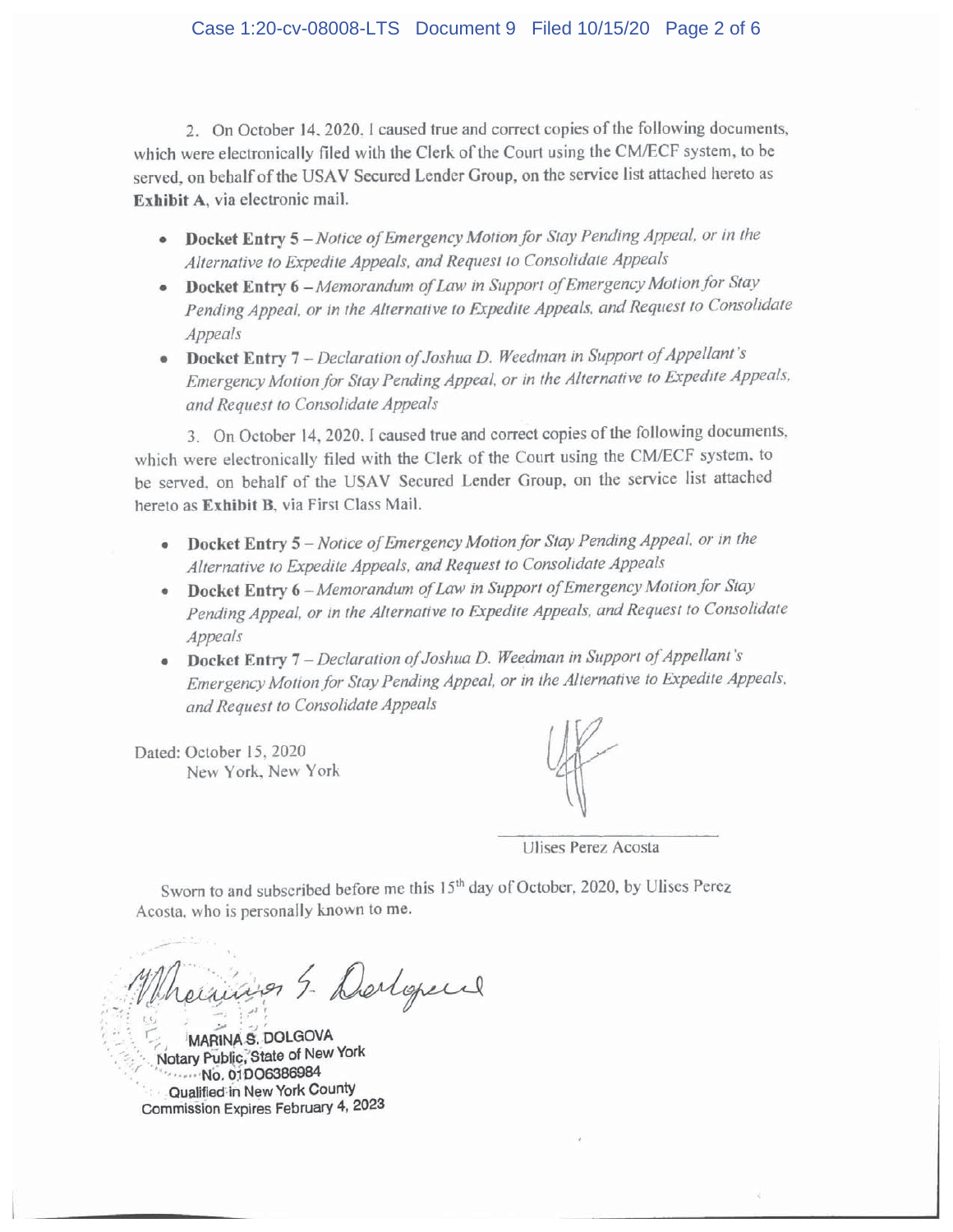Case 1:20-cv-08008-LTS Document 9 Filed 10/15/20 Page 3 of 6

## **EXHIBIT A**

Via Electronic Service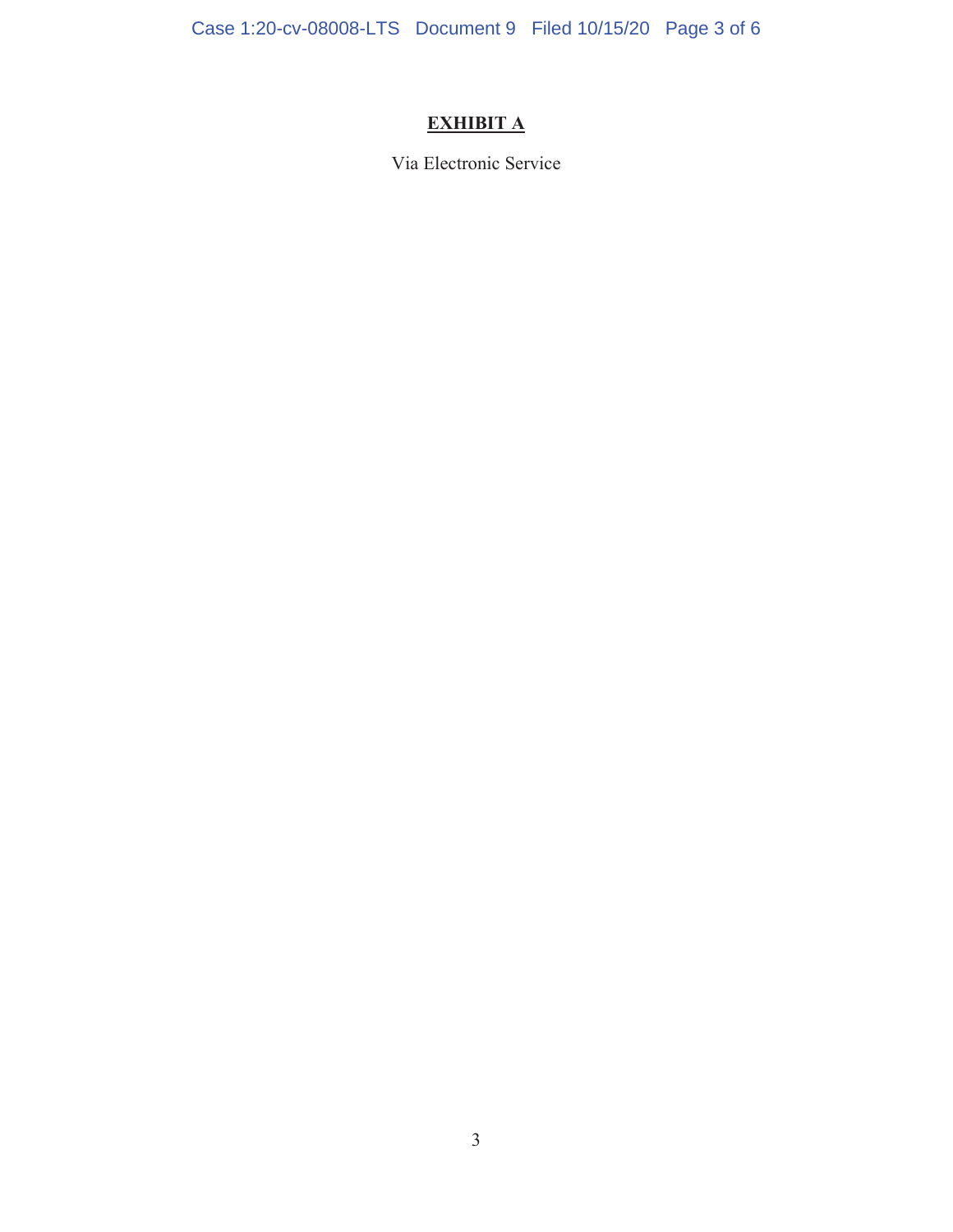| <b>Party</b>                                                                                          | <b>Mail and Email Addresses</b>                                                                                                                                                                                                                                                                                                                                                                                             | <b>Method of Service</b> |
|-------------------------------------------------------------------------------------------------------|-----------------------------------------------------------------------------------------------------------------------------------------------------------------------------------------------------------------------------------------------------------------------------------------------------------------------------------------------------------------------------------------------------------------------------|--------------------------|
| MILBANK LLP, Counsel to<br>Debtors and Debtors-in-<br>Possession                                      | Dennis F. Dunne, Esq.<br>Evan R. Fleck, Esq.<br>55 Hudson Yards<br>New York, NY 10001<br>ddunne@milbank.com<br>efleck@milbank.com<br>Gregory Bray, Esq.<br>2029 Century Park East<br>33rd Floor<br>Los Angeles, CA 90067<br>gbray@milbank.com<br>Andrew M. Leblanc, Esq.<br>Aaron L. Renenger, Esq.<br>1850 K Street NW<br>Suite 1100<br>Washington, D.C. 20006<br>aleblanc@milbank.com<br>$\arenenger(\omega milbank.com)$ | Electronic Mail          |
| <b>MORRISON &amp; FOERSTER</b><br>LLP, Counsel to the Official<br>Committee of Unsecured<br>Creditors | Brett H. Miller, Esq.<br>Todd M. Goren, Esq.<br>Erica J. Richards, Esq.<br>Benjamin W. Butterfield, Esq.<br>250 West 55 <sup>th</sup> Street<br>New York, NY 10019<br>BrettMiller@mofo.com<br>TGoren@mofo.com<br>ERichards@mofo.com<br>bbutterfield@mofo.com                                                                                                                                                                | Electronic Mail          |
| <b>KASOWITZ BENSON</b><br>TORRES LLP, Counsel to<br><b>USAVflow Limited</b>                           | Sheron Korpus, Esq.<br>David S. Rosner, Esq.<br>David J. Mark, Esq.<br>1633 Broadway<br>New York, NY 10019<br>SKorpus@kasowitz.com<br>DRosner@kasowitz.com<br>DMark@kasowitz.com                                                                                                                                                                                                                                            | Electronic Mail          |
| <b>LATHAM &amp; WATKINS</b><br>LLP, Counsel to Credomatic<br>of Florida, Inc.                         | Evan E. H. Schladow<br>885 Third Avenue<br>New York, NY 10022                                                                                                                                                                                                                                                                                                                                                               | Electronic Mail          |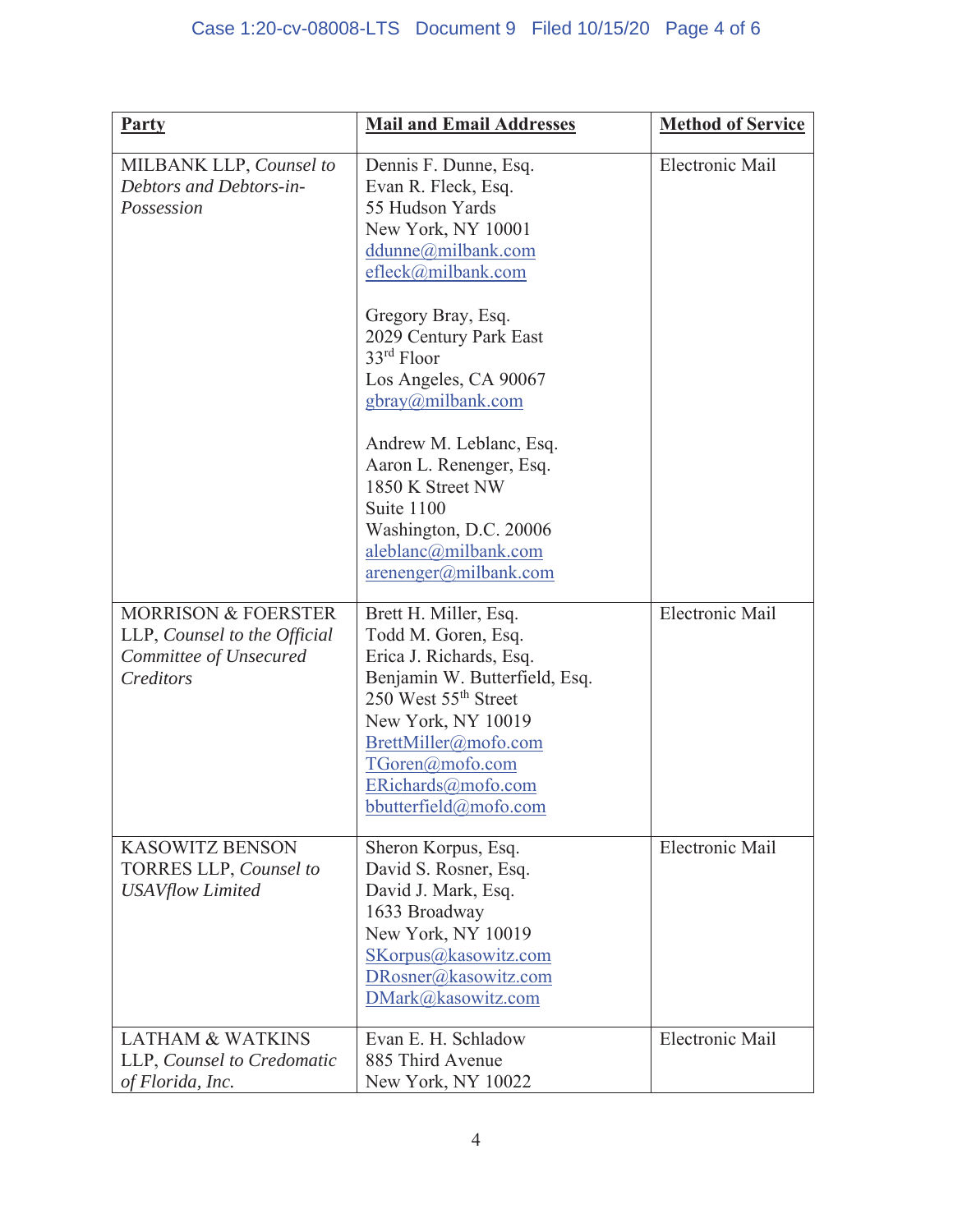| evan.schladow@lw.com    |  |
|-------------------------|--|
|                         |  |
| Richard A. Levy         |  |
| Peter P. Knight         |  |
| 330 North Wabash Avenue |  |
| Suite 2800              |  |
| Chicago, IL 60611       |  |
| richard.levy@lw.com     |  |
| peter.knight@lw.com     |  |
|                         |  |